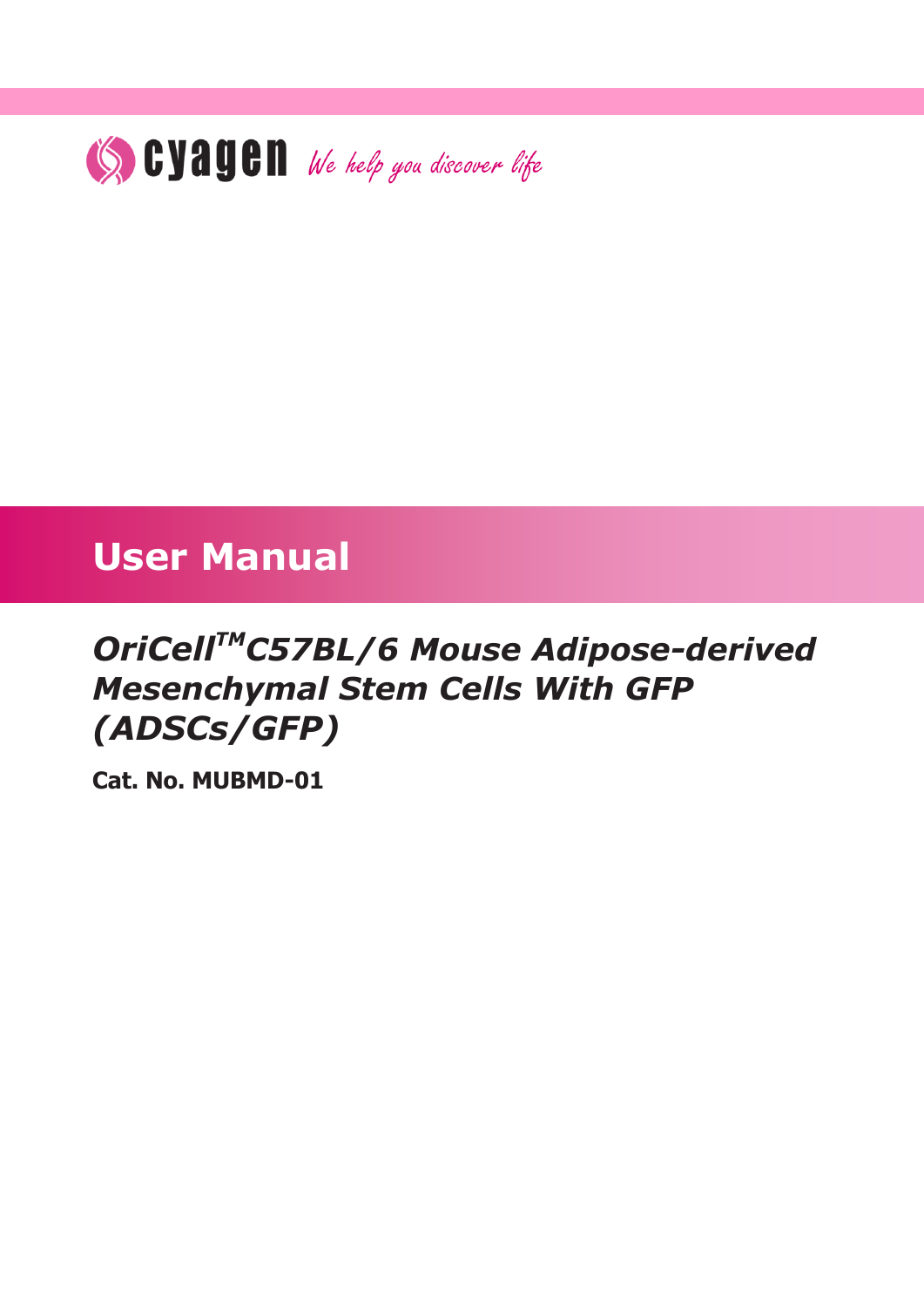

# **Table of Contents**

# **Culturing OriCellTM Strain C57BL/6 Mouse ADSCs/GFP**

| Thawing and Establishing OriCell™ Strain C57BL/6 Mouse ADSCs/GFP5 |
|-------------------------------------------------------------------|
|                                                                   |
|                                                                   |
| Cryopreservation of OriCell™ Strain C57BL/6 Mouse ADSCs/GFP12     |
|                                                                   |
|                                                                   |
|                                                                   |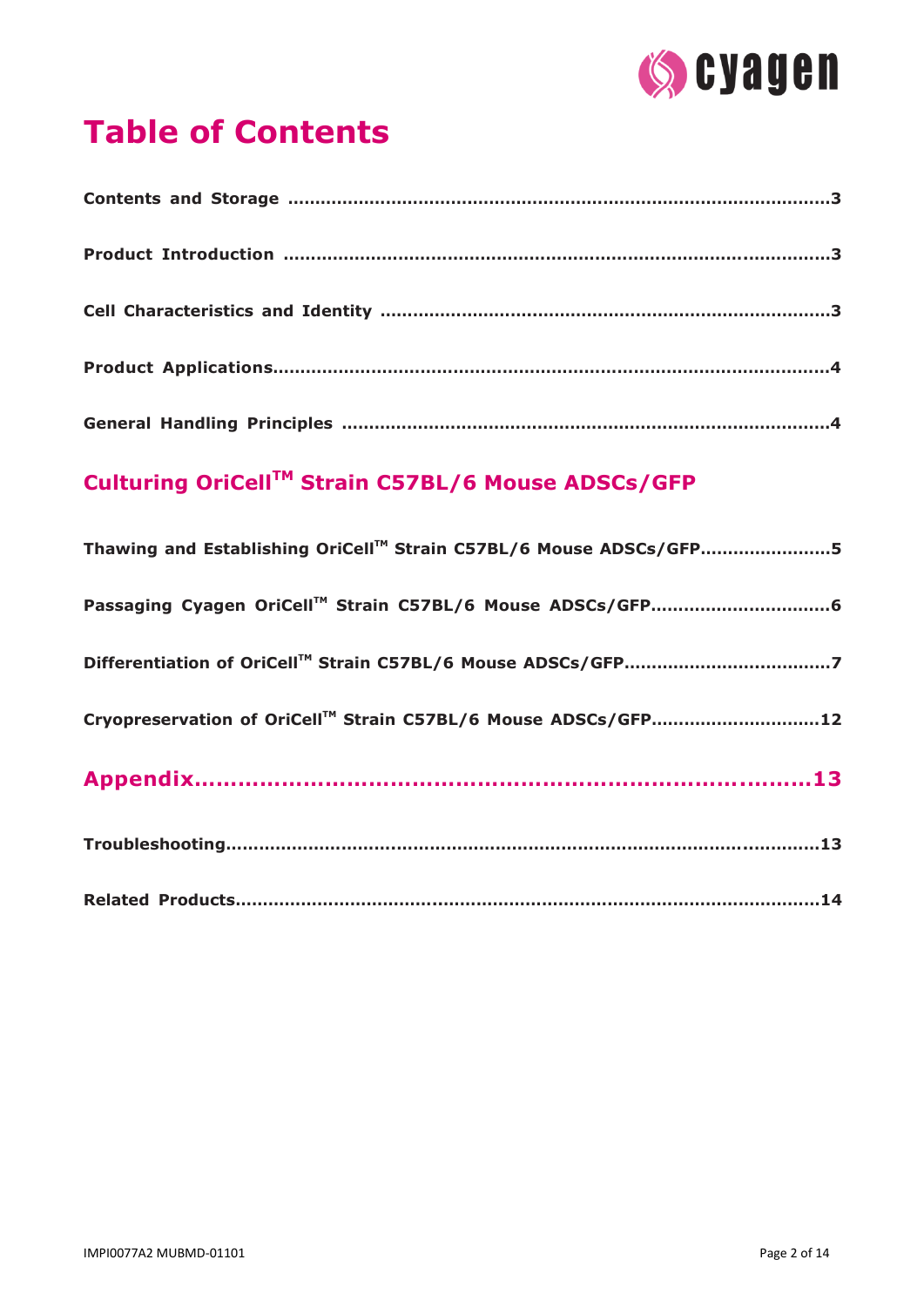

# **CONTENTS AND STORAGE**

| <b>Product Name</b>      | <b>C57BL/6 Mouse Adipose-derived</b><br><b>Mesenchymal Stem Cells With GFP</b> |
|--------------------------|--------------------------------------------------------------------------------|
| <b>Catalog No.</b>       | <b>MUBMD-01101</b>                                                             |
| <b>Amount per Vial</b>   | $1 \times 10^6$ Cells                                                          |
| <b>Cryopreserved At</b>  | <b>Sixth Passage</b>                                                           |
| <b>Storage Condition</b> | <b>Liquid Nitrogen</b>                                                         |



*CAUTION:* **Please handle this product as a potentially biohazardous material. This product contains dimethyl sulfoxide (DMSO), a hazardous material, in the freezing medium.**

# **PRODUCT INTRODUCTION**

Adipose-derived mesenchymal stem cells (ADSCs/GFP) are multipotent stem cells that can differentiate into a variety of cell types, including osteocytes, adipocytes, and chondrocytes. These cells have wide applications in tissue engineering, cell therapy, and gene therapy.

OriCellTMC57 Mouse ADSCs/GFP are derived from the adipose tissue of qualified transgenic GFP-expressing C57BL/6 Mouse inguen. These cells express clusters ofproteins specific for ADSCs/GFP and have a strong capacity for self-renewal while maintaining multipotency.

In addition, these cells have been tested for:

- Exogenous Factors: bacterial/fungal contamination, mycoplasma contamination, and endotoxin contamination.
- Characteristics: post-thaw viability, cell cycle, verification of undifferentiated state, and differentiation potential.

This product is intended for laboratory research use only. It is not intended for diagnostic, therapeutic, clinical, household, or any other applications.

# **CELL CHARACTERISTICS AND IDENTITY**

- Strong capacity to expand. Can be passaged at least 3 times.
- Multipotent differentiation ability along osteogenic, chondrogenic, and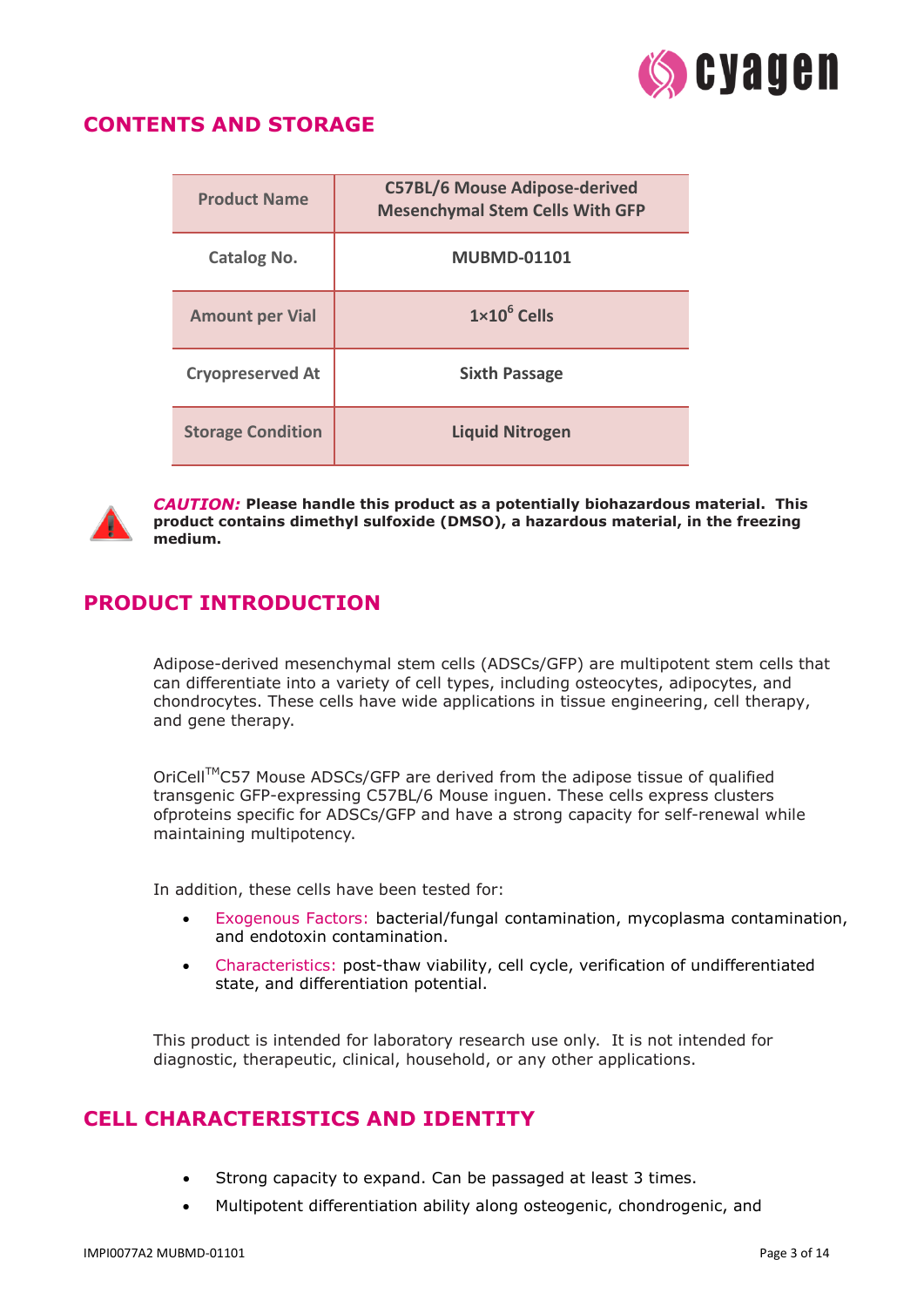

adipogenic lineages.

 Positive for CD44, CD90, and CD29 (>70%); negative for CD34, CD11b, and CD45 (< 5%) in flow cytometry analysis.

## **PRODUCT APPLICATIONS**

ADSCs/GFP have become a popular research target for their potential use in regenerative medicineand tissue engineering (in areas such as cardiovascular, neural and orthopedic disease).

OriCell™ C57BL/6 Mouse ADSCs/GFP can be used as cell models to evaluate the immunoreactions, proliferation, immigration, and differentiation of ADSCs/GFP both *in vivo* and *in vitro*.

## **GENERAL HANDLING PRINCIPLES**

- 1. Aseptic handling of the product is necessary throughout.
- 2. Once the cells have been established, always freeze up several vials of OriCell™ C57BL/6 Mouse ADSCs/GFP as a backup.



#### *Note:* **The OriCellTM Strain C57BL/6 Mouse ADSCs/GFP can be frozen/thawed at least one times.**

- 3. For general maintenance of cells, we recommend the seeding density to be  $2.0 - 2.5 \times 10^4$ cells/cm<sup>2</sup>.
- 4. For all studies, it is strongly recommended to use cells that are at, or under, an original passage number of 10.
- 5. For general maintenance of cells, we recommend that the medium is changed if it becomes acidic (the pH indicator in culture medium appears yellow). In general, change the growth medium every three days.
- 6. Do not let Strain C57BL/6 Mouse ADSCs/GFP overgrow, as it will result in contact inhibition. When the cells are 80-90% confluent, subculturing the cells is strongly recommended.



**Note:** We strongly recommend the use of OriCell™ culture media and other related **reagents for optimal results.**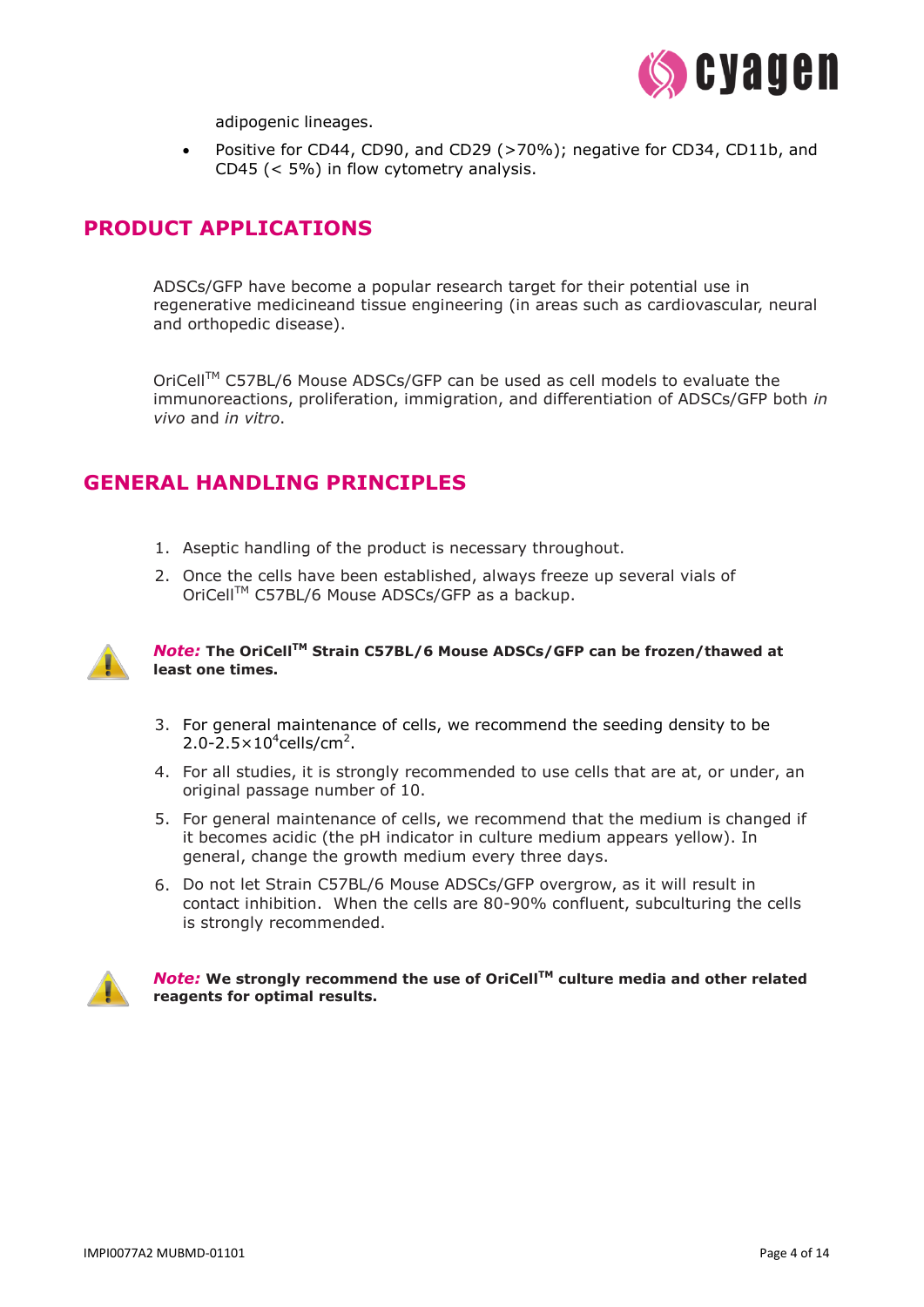

# **THAWING AND ESTABLISHING OriCellTM C57BL/6 MOUSE ADSCs/GFP**

#### **Materials Required**

OriCellTM Adipose-derived Stem Cell Growth Medium (Cat. No. GUXMD-90011)

#### **Thawing and Establishing C57BL/6 Mouse ADSCs/GFP**

- 1. Pre-warm the fully supplemented (complete) OriCell<sup>™</sup> Mouse ADSC Growth Medium to 37°C.
- 2. Add 9 mL of OriCell™ Mouse ADSC Growth Medium to a 15 mL conical tube.
- 3. Remove the cryovial of OriCell™ C57BL/6 Mouse ADSCs/GFP from liquid nitrogen. Quickly thaw the vial in 37°Cwater bath until the last ice crystal disappears. For optimal results, be sure to finish the thawing procedure within 3 minutes. Be careful not to submerge the entire vial. Maximum cell viability is dependent on the rapid and complete thawing of frozen cells.

#### *Note:* **Results will be less than optimal if the cells are thawed for more than 3 minutes.**

- 4. As soon as the cells are completely thawed, disinfect the outside of the vial with 70% v/v ethanol.
- 5. Use a pipette to transfer the cells to the 15 mL conical tube containing OriCell<sup>TM</sup> Mouse ADSC Growth Medium inside a biosafety cabinet. Be careful not to introduce any bubbles during the transfer process.
- 6. Rinse the vial with 1 mL of the medium to reduce cell loss. Subsequently transfer this 1 mL of cell suspension to the conical tube.
- 7. Gently mix the cell suspension by slowly pipetting up and down. Be careful not to introduce any bubbles.
- 8. Centrifuge the cell suspension at 250 x *g* for 5 minutes.
- 9. Carefully aspirate off as much of the supernatant as possible and add 2-3 mL of fresh OriCell™ Mouse ADSC Growth Medium (pre-warmed to 37°C).
- 10. Gently resuspend the cells in OriCell™ Mouse ADSC Growth Medium.
- 11. Seed the cells into a T25 flask and add a sufficient amount ofOriCell™Mouse ADSC Growth Medium. Gentlyrock the culture flask to evenly distribute the cells.
- 12. Incubate the flask at  $37^{\circ}$ C in a 5% CO<sub>2</sub> humidified incubator.
- 13. The next day, change the medium with fresh growth medium (pre-warmed to  $37^{\circ}$ C).
- 14.Change the growth medium every two days until the cells are 80% confluent thereafter.
- 15. When the cells are approximately 80-90% confluent, they can be dissociated with 0.25%Trypsin-0.04%EDTA and passaged.

![](_page_4_Picture_22.jpeg)

*Note: Changing Medium*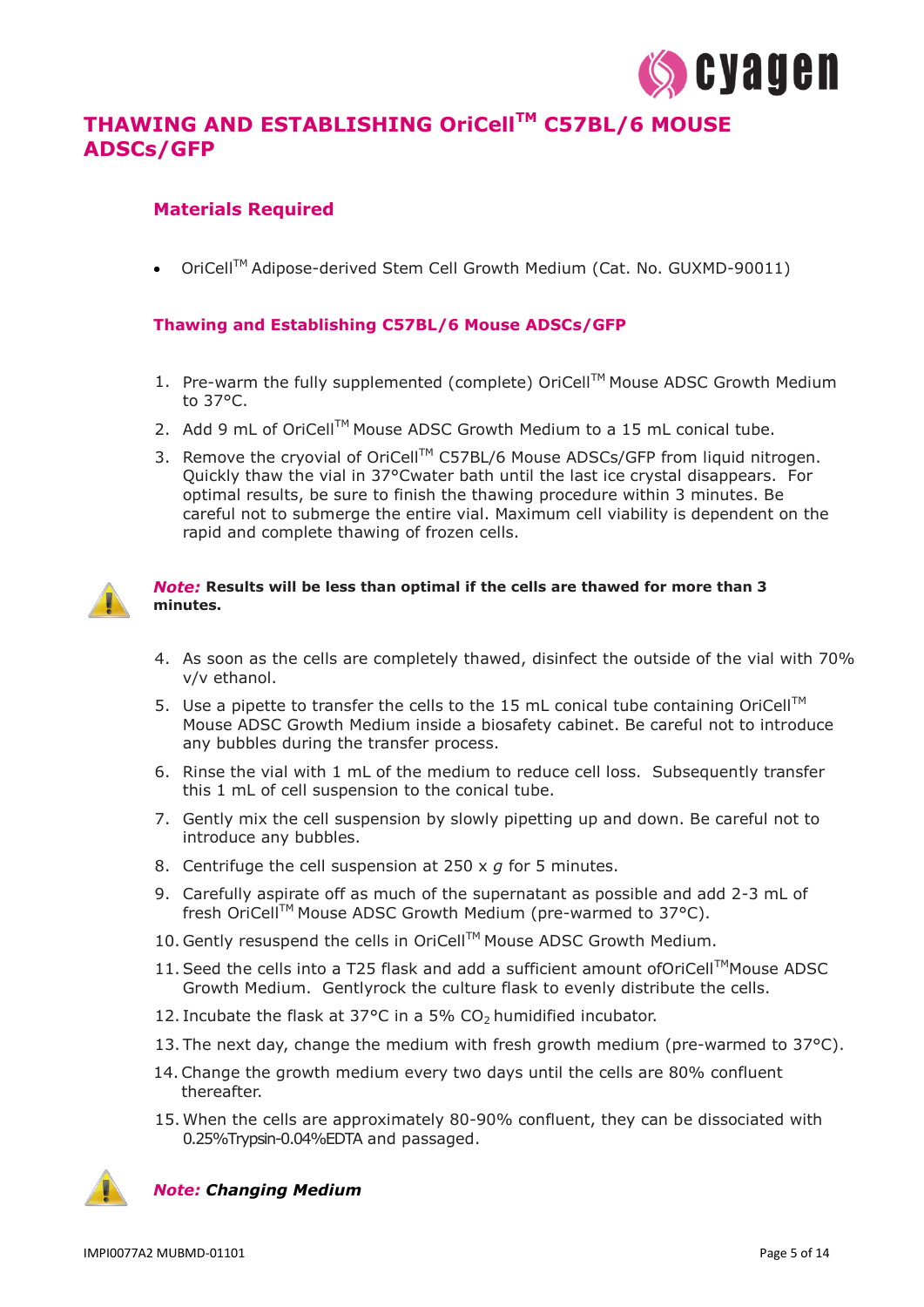![](_page_5_Picture_0.jpeg)

- **1. Warm an appropriate amount of medium to 37°C in a sterile container. Replace the spent medium with the pre-warmed, fresh medium. Once completed, return the flask to the incubator.**
- **2. Avoid repeated warming and cooling of the medium. If the entire content is not needed for a single procedure, transfer only the required volume to a sterile secondary container.**

![](_page_5_Figure_3.jpeg)

Fig.1 OriCell™ C57BL/6 Mouse ADSCs/GFP are established.

# **PASSAGING OriCellTM C57BL/6 MOUSE ADSCS/GFP**

#### **Materials Required**

- 0.25%Trypsin-0.04%EDTA(Cat. No. TEDTA-10001)
- Phosphate-Buffered Saline (1× PBS) (Cat. No. PBS-10001)
- OriCellTM Mouse ADSC Growth Medium(Cat. No. MUXMD-90011)

#### **Passaging C57BL/6 Mouse ADSCs/GFP**

- 1. Pre-warm the OriCell™ Mouse ADSC Growth Medium, 1×PBS, and 0.25%Trypsin-0.04%EDTA solution to 37°C.
- 2. Carefully aspirate the spent medium from the 80-90% confluent monolayer of C57 Mouse ADSCs/GFP.
- 3. Add 1×PBS (6 mL for T75 flask, 3 mL for T25 flask). Be careful not to disturb the monolayer. Rinse the monolayer by gently rocking the flask back and forth.
- 4. Aspirate 1× PBS off and discard.
- 5. Repeat the step 3-4 two or three times.
- 6. Add 0.25%Trypsin-0.04%EDTA solution (2-3 mL for T75 flask, 1 mL for T25 flask). Gently rock the flask back and forth to ensure that the entire monolayer is covered with the 0.25%Trypsin-0.04%EDTA solution. Allow trypsinization to continue until the majority of the cells (approximately80%) are rounded up. At this point, gently tap the side of the flask to release the majority of cells from the culture flask surface.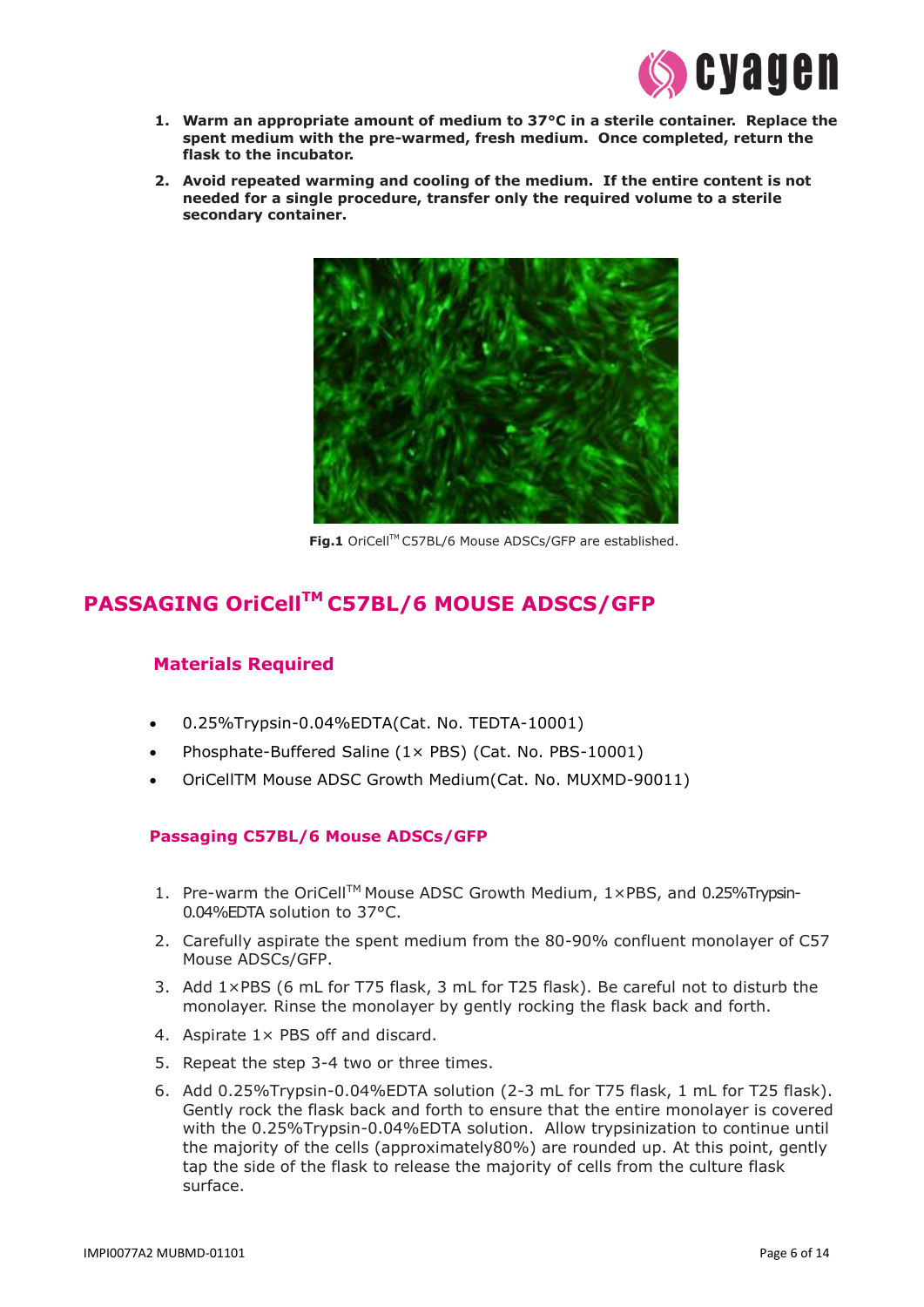![](_page_6_Picture_0.jpeg)

![](_page_6_Picture_1.jpeg)

*Important:* **Avoid leaving cells exposed to the trypsin longer than necessary (no more than two minutes if using Cyagen's trypsin-EDTA solution). Care should also be taken that the cells are not forced to detach prematurely as this may result in clumping.**

- 7. After the cells are visibly detached, immediately add the pre-warmed OriCell™ Mouse ADSC Growth Medium (6 mL for T75 flask, 3 mL for T25 flask) to neutralize the trypsinization.
- 8. Gently pipette the medium over the cells to dislodge and resuspend the cells. Repeat 5-6 times until all the cells are dissociated from the flask and evenly dispersed into a single cell suspension.
- 9. Transfer the dissociated cells into a 15 mL conical tube.
- 10. Centrifuge at 250 x *g* for 5 minutes.
- 11. Carefully aspirate off as much of the supernatant as possible.
- 12. Add 2 mL of OriCell™ Mouse ADSC Growth Medium to the conical tube and gently resuspend the cells thoroughly.
- 13. Plate the cells into appropriate flasks. OriCell™C57 Mouse ADSCs/GFP can be split at 1:2 or other appropriate ratios.
- 14. Add an appropriate amount of medium to the cells. Incubate the cells at 37°C inside a 5% CO<sub>2</sub>humidified incubator.

![](_page_6_Picture_11.jpeg)

*Note:* **Care should be taken to avoid introducing bubble during pipetting.**

#### **Additional Tips**

#### **Time to Change Medium**

It is recommended to change the culture medium if there are too many dead cells after passaging.

It is recommended to change the culture medium whenever the medium becomes acidic, even if the cells do not reach 80-90% confluency. The pH indicator in the culture medium will appear yellow when acidic. In general, change the growth medium every three days.

#### **Time to Subculture**

When OriCell<sup>™</sup> C57BL/6 Mouse ADSCs/GFP are 80-90% confluent, it is recommended that the cells be subcultured. Do not let the cells overgrow as it will result in contact inhibition.

# **OriCellTM C57BL/6 Mouse ADSCs/GFP DIFFERENTIATION USING OriCellTM DIFFERENTIATION MEDIA**

OriCellTM C57BL/6 Mouse ADSCs/GFP can differentiate into a variety of cell types including osteocytes, adipocytes, and chondrocytes.

#### **Osteogenic Differentiation**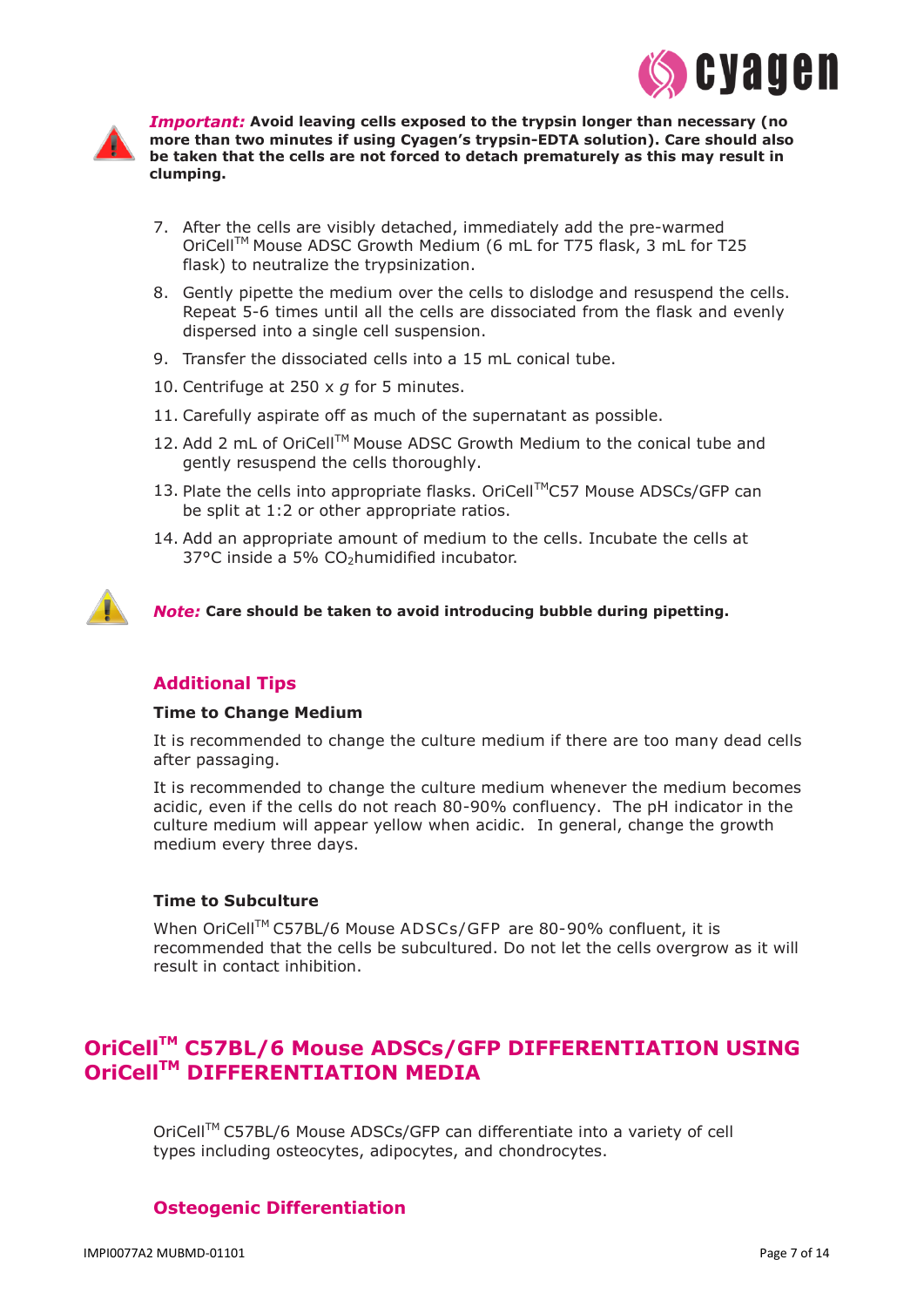![](_page_7_Picture_0.jpeg)

#### **Materials Required**

OriCellTM Mesenchymal Stem Cell Osteogenic Differentiation Medium (Cat. No. GUXMX-90021)

#### **Osteogenesis Protocol**

![](_page_7_Picture_4.jpeg)

#### *Note***: The protocol listed below is for 6-well tissue culture plates.**

- 1. Culture the OriCell™ C57 Mouse ADSCs/GFP in OriCell™ Mouse ADSC Growth Medium at  $37^{\circ}$ C in a 5% CO<sub>2</sub> humidified incubator.
- 2. When cells are approximately 80-90% confluent, they can be dissociated with 0.25%Trypsin-0.04%EDTA (Cat. No. TEDTA-10001).
- 3. Reseed the ADSCs/GFP in growth medium at 3 x  $10^4$ cells/cm<sup>2</sup> in a 6-well tissue culture plate with a medium volume of 2 mL per well.
- 4. Incubate the cells at 37°C in a 5% CO<sub>2</sub> humidified incubator.
- 5. After 24 hours, when cells are approximately 60-70% confluent, carefully aspirate off the growth medium from each well and add 2 mL OriCell™ Mesenchymal Stem Cell Osteogenic Differentiation Medium.
- 6. Feed cells every 3 days for 2-3 weeks by completely replace the medium with fresh OriCell™ Mesenchymal Stem Cell Osteogenic Differentiation Medium.
- 7. After 2-3 weeks of differentiation, cells can be fixed and stained with alizarin red S.

![](_page_7_Picture_13.jpeg)

#### *Note***: To prevent osteoblasts from detaching, it is recommended to change half of the medium every two days before analysis.**

#### **Alizarin Red Stain Analysis**

- 1. After the cells have differentiated, remove the osteogenic differentiation medium from the wells and rinse with1x phosphate-buffered saline (PBS). Fix cells with 2 mL of 4% formaldehyde solution for 30 minutes.
- 2. Rinse wells twice with 1x PBS. Stain the cells with 1 mL alizarin red S working solution for3-5 minutes.
- 3. Rinse wells 2-3 times with 1x PBS.
- 4. Cells can now be visualized and analyzed under a microscope.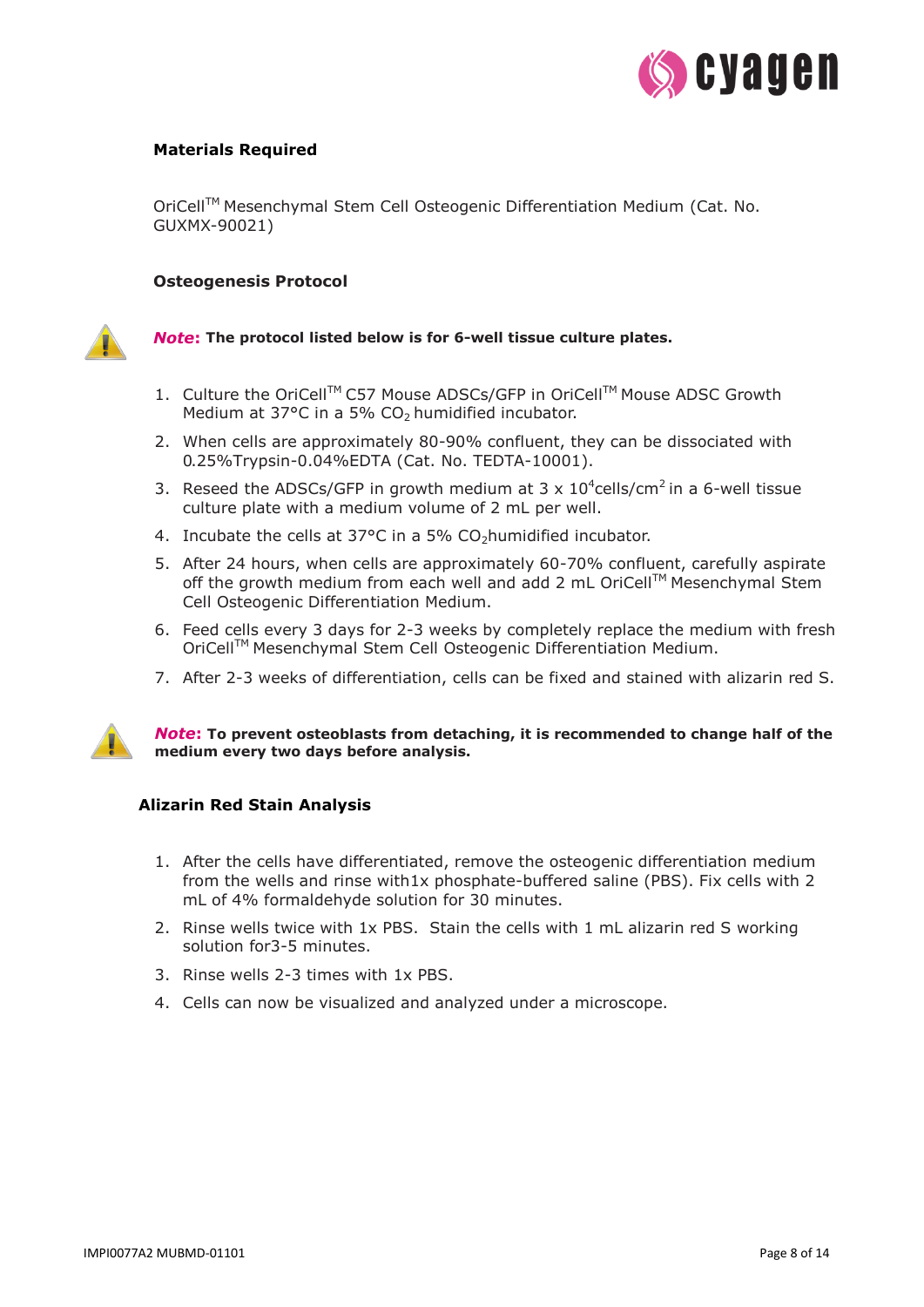![](_page_8_Picture_0.jpeg)

![](_page_8_Picture_1.jpeg)

Fig. 2 OriCell™C57BL/6 Mouse ADSCs/GFP are differentiated into Osteocytes and are stained with alizarin red S.

### **Adipogenic Differentiation**

#### **Materials Required**

OriCellTM Mesenchymal Stem Cell Adipogenic Differentiation Medium (Cat. No. GUXMX-90031)

#### **Adipogenesis Protocol**

#### *Note***: The protocol listed below is for 6-well tissue culture plates.**

- 1. Culture the OriCell™ C57BL/6 Mouse ADSCs/GFP in the OriCell™ Mouse ADSC Growth Medium at  $37^{\circ}$ C in a 5% CO<sub>2</sub> humidified incubator.
- 2. When cells are approximately 80-90% confluent, they can be dissociated with 0.25%Trypsin-0.04%EDTA.
- 3. Reseed the ADSCs/GFP in growth medium at  $2x10^4$ cells/cm<sup>2</sup> in a 6-well tissue culture plate with a medium volume of 2 mL per well.
- 4. Incubate the cells at 37°C in a 5% CO<sub>2</sub> humidified incubator.
- 5. Feed the cells every three days until they are 100% confluent or post-confluent. Induction of adipogenic differentiation at post-confluency is strongly recommended.
- 6. When the cells are 100% confluent or post-confluent, carefully aspirate off the spent growth medium from the wells and add 2 mL of OriCell™ Mesenchymal Stem Cell Adipogenic Differentiation medium A (induction medium) per well.
- 7. Three days later, change the medium to OriCell™ Mesenchymal Stem Cell Adipogenic Differentiation medium B (maintenance medium) by completely replacing the spent medium A.
- 8. 24 hours later, change the medium back to MSC Adipogenic Differentiation medium A.
- 9. To optimally differentiate ADSCs/GFP into adipogenic cells, repeat the cycle of induction/maintenance three times.
- 10. After three to five cycles of induction and maintenance, culture the cells in OriCell<sup>™</sup> Mesenchymal Stem Cell Adipogenic Differentiation medium B for an additional 4-7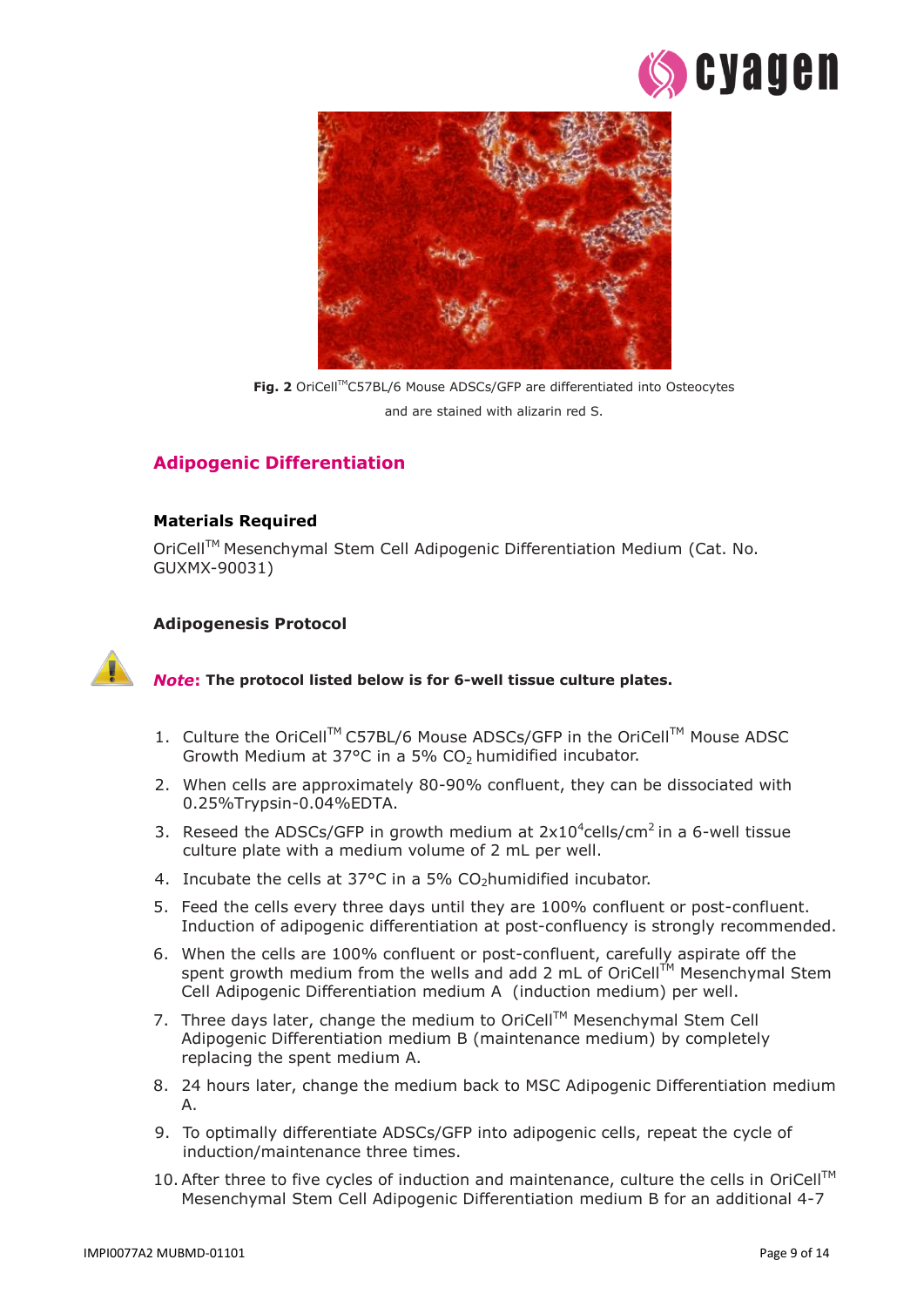![](_page_9_Picture_0.jpeg)

days until the lipid droplets are big, round enough. During these days period, change the medium every three days.

#### **Oil Red O Stain Analysis**

- 1. After the cells have differentiated, remove the MSC maintenance medium from the wells and rinse with1x phosphate-buffered saline (PBS). Fix cells with 2 mL of 4% formaldehyde solution for 30 minutes.
- 2. Rinse wells twice with 1x PBS and stain cells with 1 mL of oil red O working solution(3:2 dilution with distilled water and filter with filter paper) for 30 minutes.
- 3. Rinse wells 2-3 times with 1x PBS.
- 4. Cells can now be visualized and analyzed under a microscope.

![](_page_9_Picture_7.jpeg)

Fig.3 OriCell<sup>™</sup>C57BL/6 Mouse ADSCs/GFP are differentiated into adipocytes and are stained with oil red O.

#### **Chondrogenic Differentiation**

#### **Materials Required**

OriCellTM Mesenchymal Stem Cell Chondrogenic Differentiation Medium (Cat. No. GUXMX-90041)

#### **Chondrogenesis Protocol:**

- 1. Calculate the total number of pellet cultures required for your experiment  $(2.5 \times 10^5$ ADSCs/GFP are needed to form each chondrogenic pellet). Transfer this amount of cells into an appropriate culture tube.
- 2. Wash the ADSCs/GFP with Incomplete Chondrogenic Medium. Centrifuge the cells at 150 x *g* for5 minutes at room temperature and then aspirate off the supernatant. Resuspend the cells in 1 mL of Incomplete Chondrogenic Medium per  $7.5 \times 10^5$ cells. Centrifuge again at 150 x *g* for 5 minutes and then aspirate off the medium.
- 3. Resuspend the ADSCs/GFP in Complete Chondrogenic medium to a concentration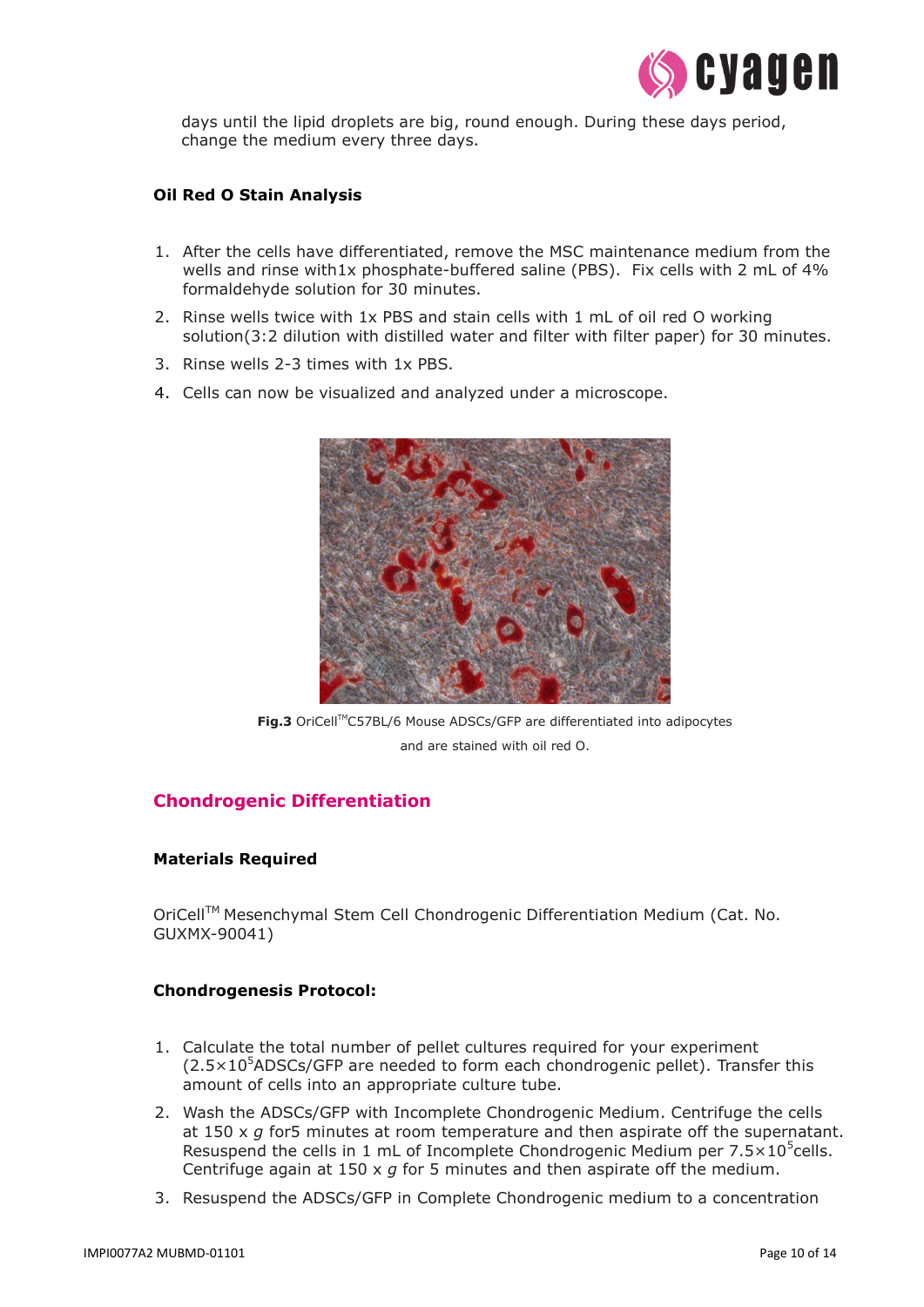![](_page_10_Picture_0.jpeg)

of  $5.0 \times 10^5$ cells/mL.

- 4. Aliquot 0.5 mL (2.5 $\times$ 10<sup>5</sup>cells) of the cell suspension into 15 mL polypropylene culture tubes. Centrifuge the cells at 150 x *g* for 5 minutes at room temperature. DO NOT aspirate the supernatant or resuspend the pellet.
- 5. Loosen the caps of the tubes one half turn in order to allow gas exchange, and incubate the tubes at  $37^{\circ}$ C in a humidified atmosphere of  $5\%$  CO<sub>2</sub>. Do not disturb the pellets for 24 hours.
- 6. Feed the cell pellets every 2-3 days by completely replacing the medium in each tube (to avoid aspirating the pellets when aspirating the medium, attach a sterile 1-200μL pipette tip to the end of the aspirating pipette). Add 0.5 mL of freshly prepared Complete Chondrogenic Medium to each tube.
- 7. After replacing the medium, flick the bottom of the tube to ensure that the pellet is free floating. Loosen the caps and return the tubes to the 37°C incubator.
- 8. Chondrogenic pellets should be harvested after 14-28 days in culture. Pellets may beformalin-fixed and paraffin-embedded for alcian blue stain analysis.

#### **Alcian Blue Staining Procedure**

- 1. The tissue sample should be formalin-fixed and paraffin-embedded already.
- 2. Staining procedure:
	- a) Deparaffinize slides and hydrate to distilled water.
	- b) Stain in alcian blue solution for 30 minutes.
	- c) Wash in running tap water for 2 minutes.
	- d) Rinse in distilled water.
	- e) Visualize under a light microscope and capture images for analysis. Blue staining indicates synthesis of proteoglycans by chondrocytes.

![](_page_10_Picture_15.jpeg)

**Fig.4** OriCell™C57BL/6 Mouse ADSCs/GFP are differentiated into chondrocytes and are stained with alcian blue.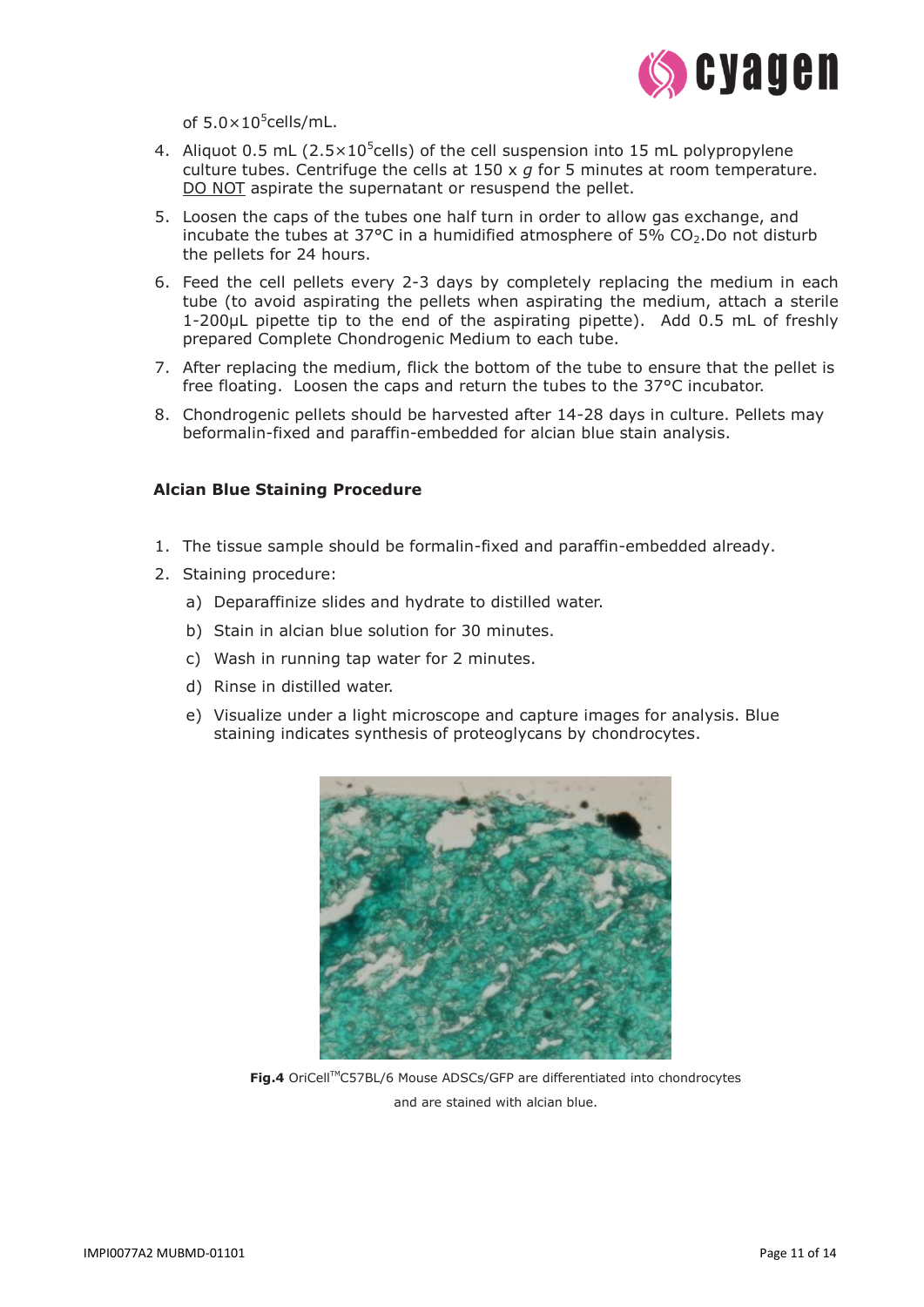![](_page_11_Picture_0.jpeg)

# **CRYOPRESERVATION OF OriCellTM STRAIN C57BL/6 MOUSE ADSCs/GFP**

OriCell™ NCR Protein-Free Cryopreservation Medium (Cat. No. NCPF-10001) is a protein-free, ready-to-use freezing medium. Its chemically-defined and protein-free formulation has been optimized to stem cells and primary cells, thus greatly enhancing the viability and integrity of these cells by protecting them from damage during the one-step freeze-thaw procedure. Unlike other conventional freezing media, which require a slow programmed freeze, this product allows the cells to be directly frozen at  $-80^{\circ}$ C.

![](_page_11_Picture_3.jpeg)

#### *Note:* **Change the culture medium with fresh growth medium 24 hours before freezing.**

- 1. Collect cells that are in the logarithmic growth phase. Perform a cell count to determine the viable cell density.
- 2. Centrifuge the cells for 3-5 minutes at 250 x *g* and 20°C. Remove and discard the supernatant using a pipette.
- 3. Resuspend the cell pellet in the OriCell™ NCR Protein-Free Cryopreservation Medium at a cell density of  $10^5$ -10<sup>6</sup> cells/mL.
- 4. Dispense aliquots of the cell suspension into cryogenic storage vials that are properly labeled.
- 5. Place the vials directly in a -80°C freezer. After 24 hours, transfer the frozen vials to liquid nitrogen for long-term preservation.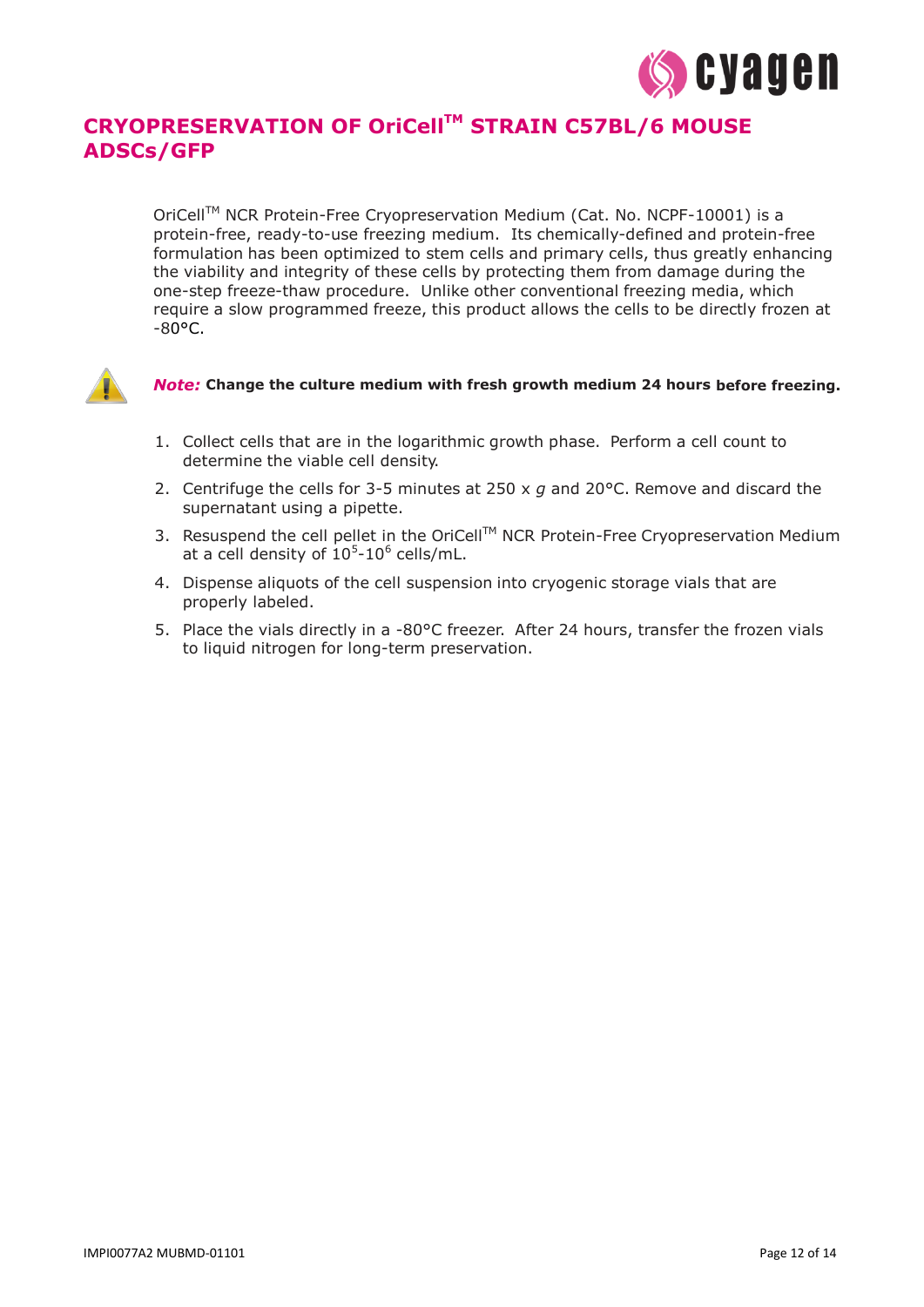![](_page_12_Picture_0.jpeg)

## **APPENDIX**

# **Troubleshooting**

The table below lists some potential problems and solutions for culturing ADSCs/GFP.

| <b>Problem</b>            | Cause                                                   | <b>Solution</b>                                                                                                                              |  |
|---------------------------|---------------------------------------------------------|----------------------------------------------------------------------------------------------------------------------------------------------|--|
| Low cell<br>recovery rate | The storage condition does<br>not meet the requirements | Purchase a replacement and store in liquid<br>nitrogen for long-term preservation.                                                           |  |
|                           | Thawing of the cells takes<br>too long                  | Thaw cells for no more than 3 minutes.                                                                                                       |  |
|                           | Cells are incompletely<br>recovered after thawing       | After aspirating off medium, wash the tube<br>with culture medium twice and transfer all<br>of the cells to the dish.                        |  |
|                           | Cells are handled roughly                               | Care should be taken to avoid introducing<br>bubbles during pipetting. Also avoid<br>vortexingand high-speed centrifugation                  |  |
|                           | Medium is not pre-warmed                                | Warm medium to 37°C before recovery.                                                                                                         |  |
| <b>Slow cell growth</b>   | Mycoplasma contamination                                | Discard the cells in question and disinfect<br>the laboratory environment before<br>recovering the next batch of cells.                      |  |
|                           | Over digestion                                          | Wash the cells with PBS 2-3 times to remove<br>serum prior to trypsinization(serum will inhibit<br>the function of trypsin).                 |  |
|                           |                                                         | Control thedigestion time.                                                                                                                   |  |
|                           | Plating density is too low                              | Increase the plating density.                                                                                                                |  |
| <b>Cell aging</b>         | Inappropriate serum and<br>medium                       | Use Cyagen tailor-made culture media.<br>Ifother serum and media products are used,<br>please perform validation to ensure<br>compatibility. |  |
|                           | Dead cells are not removed<br>promptly                  | Change the medium next day after recovery<br>to ensure removal of all dead cells.                                                            |  |
|                           | <b>Cell Contamination</b>                               | Discard the cells in question and disinfect<br>the laboratory environment before<br>recovering the next batch of cells.                      |  |